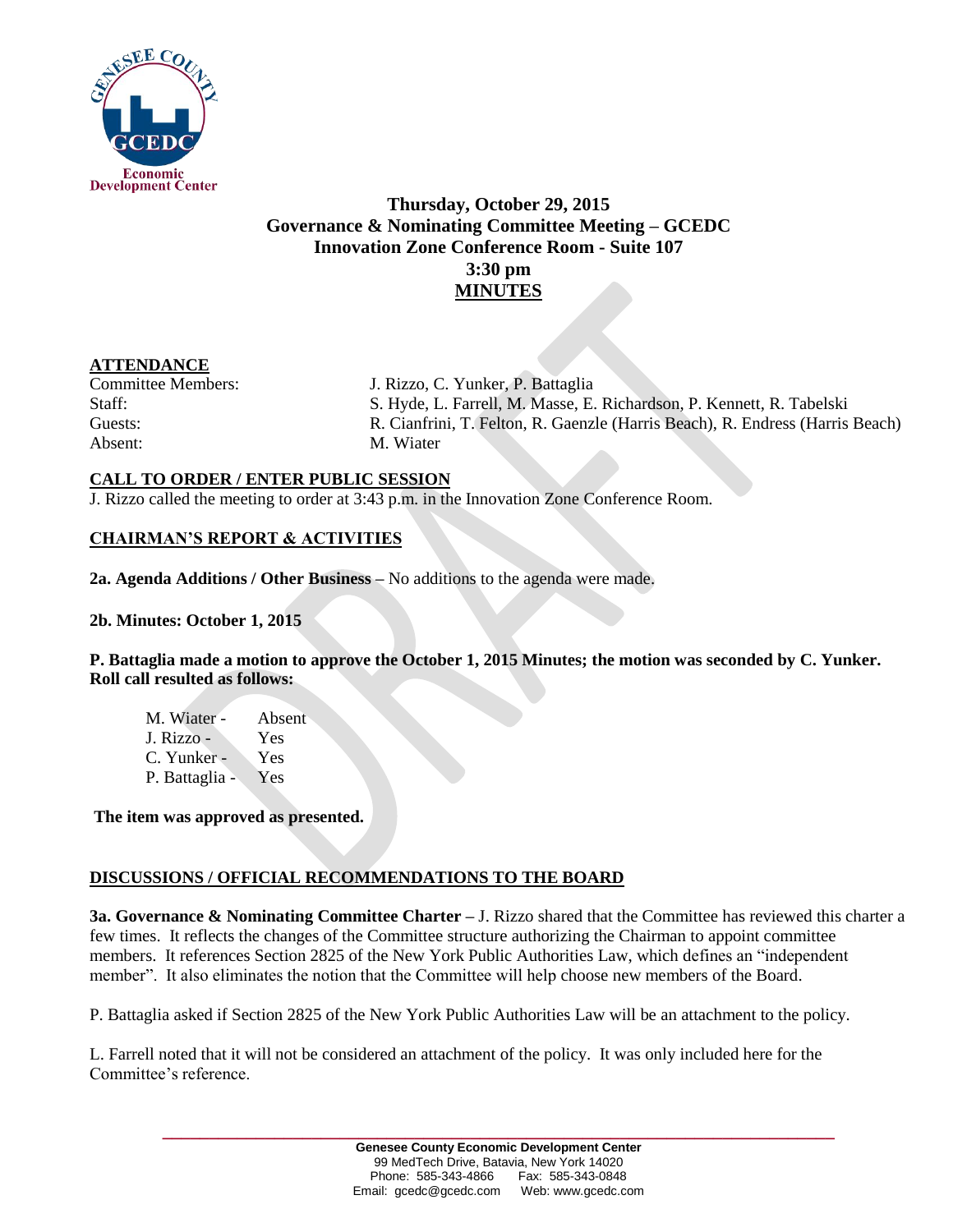**C. Yunker made a motion to recommend the revised Governance & Nominating Committee Charter to the full Board; the motion was seconded by P. Battaglia. Roll call resulted as follows:**

| M. Wiater -    | Absent |
|----------------|--------|
| J. Rizzo -     | Yes    |
| C. Yunker -    | Yes    |
| P. Battaglia - | Yes    |

#### **The item was approved as presented.**

### **R. Tabelski joined the meeting at 3:50pm.**

**3c. Project Criteria Checklist –** J. Rizzo shared that the checklist was developed by the staff to reflect the changes in the Uniform Tax Exempt Policy (UTEP) and will be used for projects going before the Board.

M. Masse added that the intent of the checklist is to capture the Board comments as to whether or not they feel a project meets each of the criteria that are listed in the UTEP. The hope is that this will document each project's unique characteristics and how the Board feels that it meets or does not meet the criteria as listed in the UTEP. This document will be completed at Board meetings, subsequently reviewed by the Board, and placed in the project file.

J. Rizzo shared that we are going back to our previous experience and using this checklist to help provide the documentation we were lacking before. It also has been developed to help comply with the UTEP.

P. Battaglia questioned if the vague criteria was intentional.

M. Masse shared that leaving the criteria in the UTEP more vague allows the Board to make their own determination of what meets the criteria. This checklist will help document what the Board's decision is as it relates to each criteria.

J. Rizzo added that he would like to see an annual review of this checklist, similar to the UTEP, taking into consideration our past experience and any changes in the law.

#### **C. Yunker made a motion to recommend the Project Criteria Checklist to the full Board; the motion was seconded by P. Battaglia. Roll call resulted as follows:**

| M. Wiater -    | Absent |
|----------------|--------|
| J. Rizzo -     | Yes    |
| C. Yunker -    | Yes    |
| P. Battaglia - | Yes    |

#### **The item was approved as presented.**

**M. Gray joined the meeting at 3:55pm.**

**3b. Conflict of Interest Policy / ABO Recommended Practice –** J. Rizzo shared that the Committee reviewed the proposed policy very briefly at the last meeting and it has been circulated to the full Board for their review.

L. Farrell shared that the draft policy was emailed to the Board this week and she has not received any comments back yet.

J. Rizzo mentioned that he reviewed it again and had a couple thoughts. For example, the lease agreement between the GCEDC and C.Y. Farms would be prohibited by this proposed policy. C. Yunker would not be able to simply recuse himself from the vote.

**\_\_\_\_\_\_\_\_\_\_\_\_\_\_\_\_\_\_\_\_\_\_\_\_\_\_\_\_\_\_\_\_\_\_\_\_\_\_\_\_\_\_\_\_\_\_\_\_\_\_\_\_\_\_\_\_\_\_\_\_\_\_\_\_\_\_\_\_\_\_\_\_**